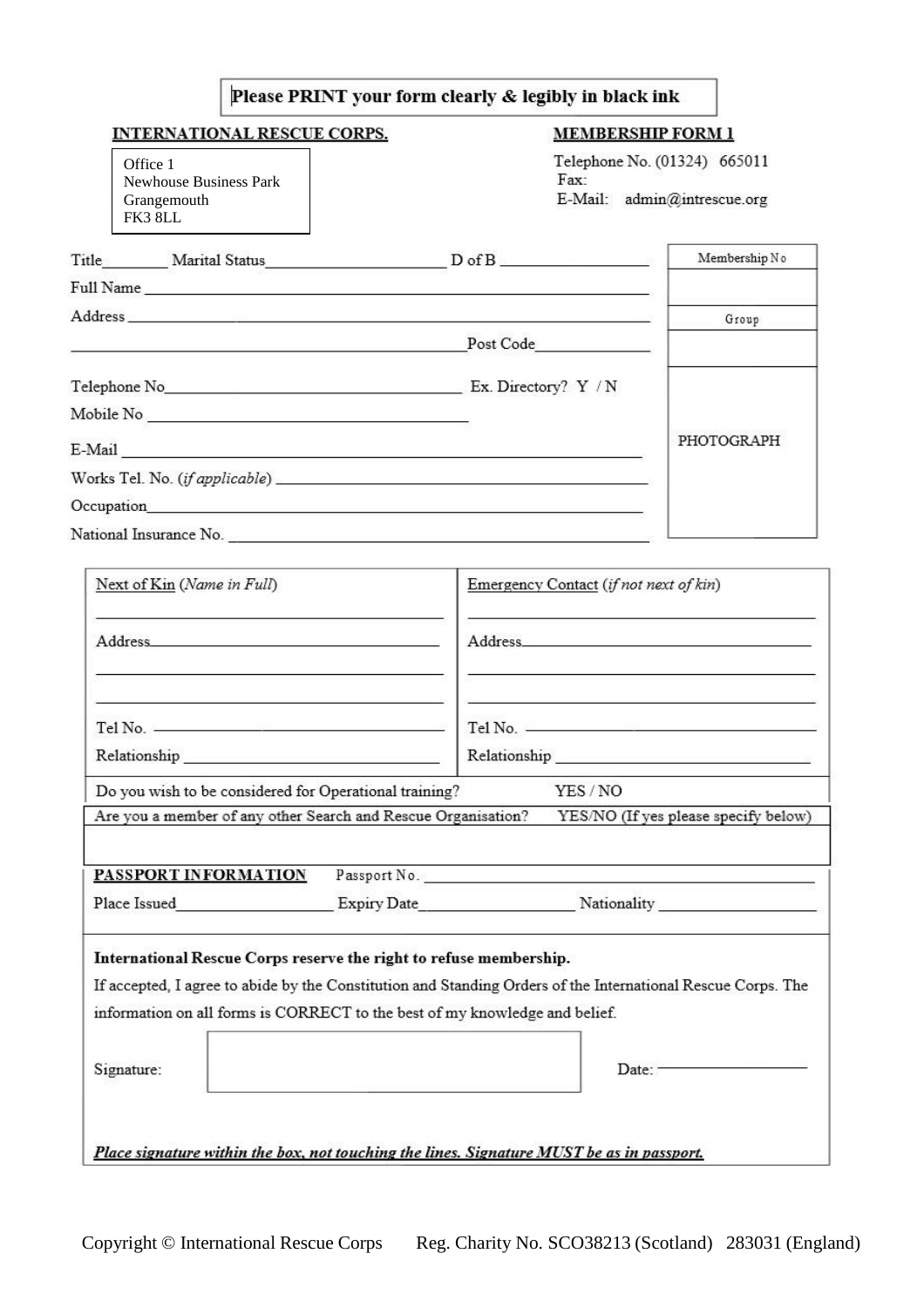|                                                              |  |            |  | <b>MEDICAL FORM 3a</b> |  |
|--------------------------------------------------------------|--|------------|--|------------------------|--|
| <b>Name</b>                                                  |  | <b>DoB</b> |  |                        |  |
| Circle your Blood Group: $A + A - B + B - O + O - AB + AB -$ |  |            |  |                        |  |

| Have you suffered /<br>Do you suffer from | Yes<br>Or No | Comment | Yes<br>Have you suffered /<br>Comment<br>Do you suffer from<br>Or No |  |  |
|-------------------------------------------|--------------|---------|----------------------------------------------------------------------|--|--|
| Asthma                                    |              |         | Concussion                                                           |  |  |
| Collapsed Lung/<br>Pneumothorax           |              |         | Contact Lenses/<br>Glasses                                           |  |  |
| Diabetes (Tablet /<br>Insulin / Diet)     |              |         | $\ensuremath{\text{Discharge}}\xspace$ /<br>Deafness                 |  |  |
| Ear Trouble                               |              |         | Epilepsy                                                             |  |  |
| Fits / Blackouts                          |              |         | Hay Fever                                                            |  |  |
| <b>Heart Disease</b>                      |              |         | <b>High Blood Pressure</b>                                           |  |  |
| Kidney Trouble                            |              |         | Migraine                                                             |  |  |
| Nervous<br>Breakdown                      |              |         | Nose Bleeds (regular)                                                |  |  |
| Poor Circulation                          |              |         | <b>Recurrent Headaches</b>                                           |  |  |
| Stroke                                    |              |         | Sinusitis                                                            |  |  |
| Spitting up blood                         |              |         | <b>Stomach Ulcers</b>                                                |  |  |
| Serious Injury/<br>Disablement            |              |         | <b>Teeth Trouble</b><br>(regular)                                    |  |  |
| Tuberculosis                              |              |         | Vertigo                                                              |  |  |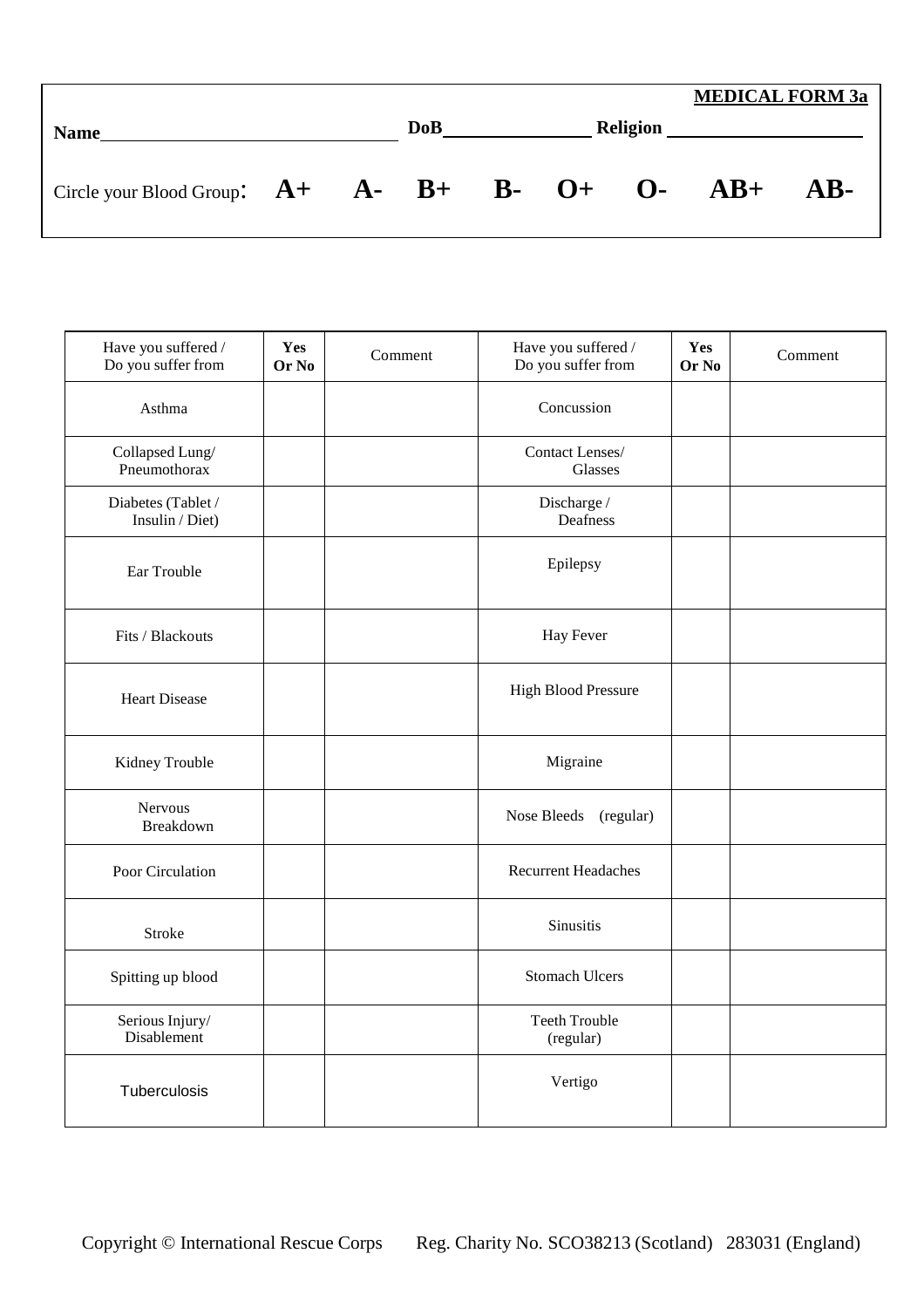| International Rescue Corps recommend that you should receive the following vaccinations. They also                                                                                                                                                                                                                                                                                                                                                                                                                            |                   |                |                                                                              |                   |                |  |
|-------------------------------------------------------------------------------------------------------------------------------------------------------------------------------------------------------------------------------------------------------------------------------------------------------------------------------------------------------------------------------------------------------------------------------------------------------------------------------------------------------------------------------|-------------------|----------------|------------------------------------------------------------------------------|-------------------|----------------|--|
| point out that in some parts of the World they may be legal requirements.                                                                                                                                                                                                                                                                                                                                                                                                                                                     |                   |                |                                                                              |                   |                |  |
| <b>Vaccination</b>                                                                                                                                                                                                                                                                                                                                                                                                                                                                                                            | <b>Date Given</b> | <b>Renewal</b> | <b>Vaccination</b>                                                           | <b>Date Given</b> | <b>Renewal</b> |  |
| Hepatitis A                                                                                                                                                                                                                                                                                                                                                                                                                                                                                                                   |                   |                | Diphtheria                                                                   |                   |                |  |
| <b>Quadrivalent Meningitis</b>                                                                                                                                                                                                                                                                                                                                                                                                                                                                                                |                   |                | Hepatitis B                                                                  |                   |                |  |
| Rabies                                                                                                                                                                                                                                                                                                                                                                                                                                                                                                                        |                   |                | Polio                                                                        |                   |                |  |
| <b>Tick Encephalitis</b>                                                                                                                                                                                                                                                                                                                                                                                                                                                                                                      |                   |                | Tetanus                                                                      |                   |                |  |
| Typhoid                                                                                                                                                                                                                                                                                                                                                                                                                                                                                                                       |                   |                | <b>Yellow Fever</b>                                                          |                   |                |  |
| Japanese Tick Encephalitis<br>(Optional)                                                                                                                                                                                                                                                                                                                                                                                                                                                                                      |                   |                | Measles<br>Mumps                                                             |                   |                |  |
|                                                                                                                                                                                                                                                                                                                                                                                                                                                                                                                               |                   |                | Rubella (women)                                                              |                   |                |  |
|                                                                                                                                                                                                                                                                                                                                                                                                                                                                                                                               |                   |                | (MMR in childhood ok)                                                        |                   |                |  |
| Please state any Allergy<br><b>Medication Required</b><br>Appendix Extracted? YES / NO<br>Any relevant medical comments:                                                                                                                                                                                                                                                                                                                                                                                                      |                   |                |                                                                              |                   |                |  |
|                                                                                                                                                                                                                                                                                                                                                                                                                                                                                                                               |                   |                |                                                                              |                   |                |  |
| Please write any comments regarding your medical conditions above, or on a separate sheet and<br>attach to this form.<br><b>Please read the declaration below-</b> You are asked to delete whichever is not applicable.<br>To the best of my knowledge and belief, the above information is correct.<br>I have read the above medical request and I declined to supply same. I am aware that this may<br>hamper any treatment should I become injured or become ill whilst in the International Rescue<br>Corps.<br>Signature |                   |                |                                                                              |                   |                |  |
| going abroad and on your return from each mission.                                                                                                                                                                                                                                                                                                                                                                                                                                                                            |                   |                | IRC STRONGLY ADVISE that you should have a medical from your own GP prior to |                   |                |  |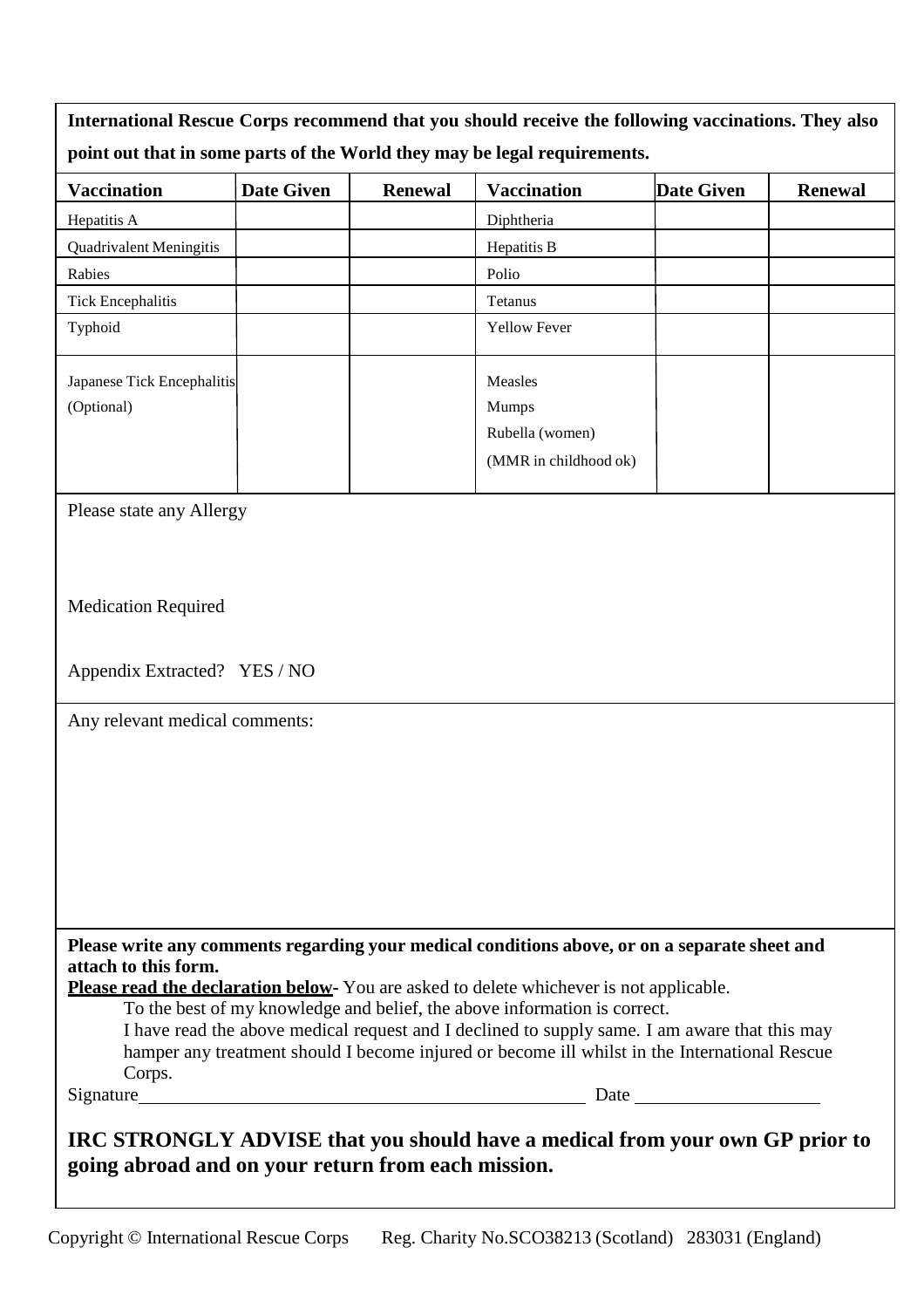# **GIFT AID DECLARATION FORM**

**Name of Charity**: International Rescue Corps **Registered Charity No**: England and Wales (283031) and Scotland (SC038213)

| <b>Details of donor</b>                                                                                                                                                                                                                  |
|------------------------------------------------------------------------------------------------------------------------------------------------------------------------------------------------------------------------------------------|
| Forename(s)<br><b>Surname</b><br><b>Address</b>                                                                                                                                                                                          |
| I would like the charity to treat :<br>all donations/ membership fees since 6 <sup>th</sup> April 2000, and all donations I make<br>from the date of this declaration until I notify you otherwise as Gift Aid<br>donations<br><b>OR</b> |
| (delete as appropriate)                                                                                                                                                                                                                  |
|                                                                                                                                                                                                                                          |
|                                                                                                                                                                                                                                          |

Notes:-

- 1. You must pay an amount of tax (income tax or capital Gains Tax) at least equal to the tax that the charity reclaims on your donations in the tax year (currently 25p for every  $\hat{t}$ ) you give)
- 2. You can cancel this declaration at any time by notifying the charity
- 3. If in the future your circumstances change and you no longer pay tax on your income and capital gains equal to the tax that the charity reclaims, you can cancel your declaration (see note 1.)
- 4. If you pay tax at the higher rate, you can claim further tax relief in your self assessment tax return
- 5. Please notify the charity if you change your name or address.

*Please return to Gift Aid Convenor:-*

**Gift Aid International Gift Aid Rescue Corps** Office 2B **International Rescue Corps** office 1 Since 1<br>Newhouse Business Park Grangemouth FK3 8LL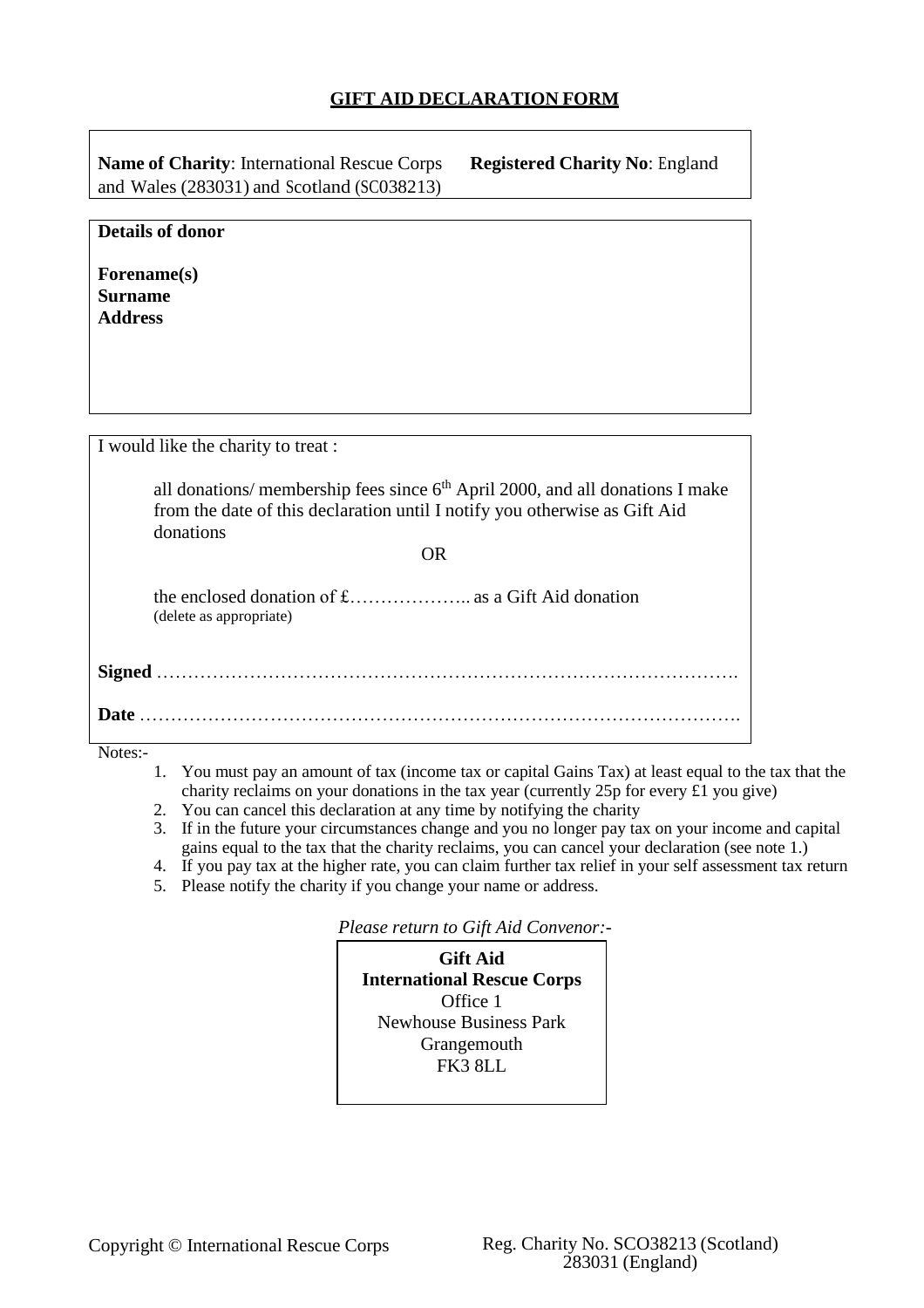#### **INTERNATIONAL RESCUE CORPS GIFT AID QUESTION AND ANSWER SHEET**

#### Q. What is Gift Aid?

A. Gift Aid is one of the simplest and most effective ways of giving to charity. Using Gift Aid means that for every £1 you give to International Rescue Corps, the Charity will receive an extra 25p from the Inland Revenue. This means that a £10 donation under Gift Aid is worth £12.50 to the Charity – this makes a real difference to us.

Q. How can I sign up for Gift Aid so that the Charity receives an extra 25% from my donation? A. All you have to do is sign an International Rescue Corps Gift Aid Declaration form. This form is a declaration by an individual taxpayer that they want the charity to get back from the Inland Revenue the tax paid on their donation.

#### Q. Am I qualified to sign a Gift Aid declaration form?

A. Providing you pay as much tax as International Rescue Corps will be entitled to reclaim on your donations in the same financial year, you are entitled to sign a Gift Aid form. For example, if you donate £100 to the charity in a financial year, you will have to have paid at least £25 to the taxman that year.

#### Q. What if I'm a pensioner?

A. You may still pay tax on a private pension plan or a savings account, or pay capital gains tax if you sell shares or property. If so, you can sign a Gift Aid declaration form subject to the amount of your donation and amount of tax you pay (see question above).

#### Q. What if I am a higher rate taxpayer?

A. International Rescue Corps can claim tax back at the basic tax rate only if you sign a Gift Aid declaration form. If you are a higher taxpayer, you can also declare your donations on your own tax return and claim a rebate based on the difference between the higher rate and the basic rate. For example, if a higher rate taxpayer donated £100 during financial year, this equates to £125 when a Gift Aid form signed. You can then claim another £25 from the taxman based on the difference between basic tax rate and higher tax rate. [\(http://www.hmrc.gov.uk/individuals/giving/gift-aid.htm#4\)](http://www.hmrc.gov.uk/individuals/giving/gift-aid.htm#4)

Q. What does the Gift Aid declaration commit me to?

A. Absolutely nothing, it just allows the charity to claim an extra 25% on top of your donation.

Q. If I sign a Gift Aid declaration form, are my details kept confidential?

A. Yes, this information is not shared with anyone else.

#### Q. How often do I need to sign a Gift Aid declaration form?

A. Only once. As well as allowing the charity to claim tax relief on all future donations you make, the signing of this form also allows the charity to make a claim on all donations made since 6th April 2000